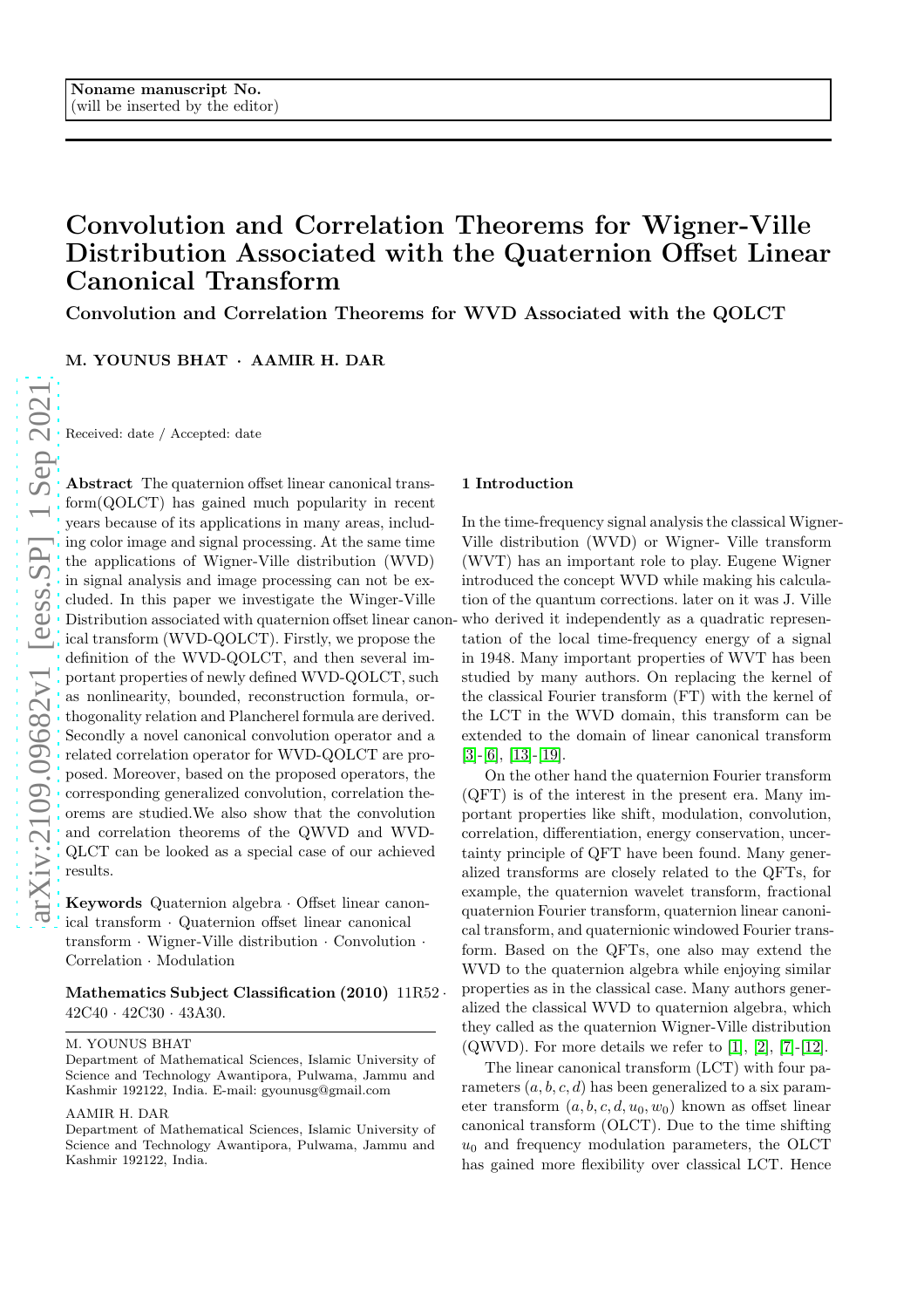has found wide applications in image and signal processing. On the other side the convolution has some applications in various areas of Mathematics like linear algebra, numerical analysis and signal processing. Where as Correlation like convolution is an another important tool n signal processing, optics and detection applications. In the domains of LCT, WVD and OLCT the convolution and correlation operations have been studied [\[7\]](#page-7-6)-[\[10\]](#page-7-8).

The quaternion offset linear canonical transform (QOLCT) has gained much popularity in recent years because of its applications in many areas, including colour image and signal processing. At the same time the applications of Wigner-Ville distribution (WVD) in signal analysis and image processing can not be excluded. Motivated by QOLCT and WVD, we in this paper we investigate the Winger-Ville Distribution associated with quaternion offset linear canonical transform (WVD-QOLCT). Firstly, we propose the definition of the WVD-QOLCT, and then several important properties of newly defined WVD-QOLCT, such as nonlinearity, bounded, reconstruction formula, orthogonality relation and Plancherel formula are derived. Secondly a novel canonical convolution operator and a related correlation operator for WVD-QOLCT are proposed. Moreover, based on the proposed operators, the corresponding generalized convolution, correlation theorems are studied.We also show that the convolution and correlation theorems of the QWVD and WVD-QLCT can be looked as a special case of our achieved results.

The paper is organised as follows. In Section [2,](#page-1-0) we provide the definition of Wigner-Ville distribution associated with the quaternionic offset linear canonical transform (WVD-QOLCT). Then we will investigate several basic properties of the WVD-QOLCT which are important for signal representation in signal processing. In Section [3](#page-3-0) we first define the convolution and correlation for the QOLCT. We then establish the new convolution and correlation for the WVD-QOLCT.We also show that the convolution theorems of the QWVD and WVD-QLCT can be looked as a special case of our achieved results I

## <span id="page-1-0"></span>2 Winger-ville Distribution associated with Quaternion Offset Linear Canonical Transform(WVD-QOLCT)

Since in practice most natural signals are non-stationary. In order to study a non-stationary signals the Wigner-Ville distribution has become a suite tool for the analysis of the non stationary signals. In this section,we are going to give the definition of Wigner-Ville distribution

associated with the quaternionic offset linear canonical transform (WVD-QOLCT),then we will investigate several basic properties of the WVD-QOLCT which are important for signal representation in signal processing.

<span id="page-1-3"></span>**Definition 1** Let  $A_i = \begin{bmatrix} a_i & b_i & r_i \\ a_i & d_i & c_i \end{bmatrix}$  $c_s d_i \mid s_i$  , be a matrix parameter such that  $a_s$ ,  $b_i$ ,  $c_i$ ,  $d_i$ ,  $r_i$ ,  $s_i \in \mathbf{R}$  and  $a_i d_i$  –  $b_i c_i = 1$ , for  $i = 1, 2$ . The Wigner-Ville distribution associated with the two-sided quaternionic offset linear canonical transform (WVD-QOLCT) of signals  $f,g$   $\in$  $L^2(\mathbf{R}^2, \mathbf{H})$ , is given by

<span id="page-1-2"></span>
$$
\mathcal{W}^{A}_{A,0}(t,u) = \begin{cases}\n\int_{\mathbf{R}^{2}} K_{A_{1}}^{i}(n_{1}, u_{1}) f(t + \frac{n}{2}) \overline{g(t - \frac{n}{2})} \\
K_{A_{2}}^{j}(n_{2}, u_{2}) dn, \\
b_{1}, b_{2} \neq 0, \\
\sqrt{d_{1}} e^{i(\frac{c_{1}}{4} (u_{1} - r_{1})^{2} + u_{1}r_{1})} \\
f(t_{1} + \frac{d_{1}(u_{1} - r_{1})}{2}, t_{2} + \frac{n_{2}}{2}) \\
\overline{g}(t_{1} - \frac{d_{1}(u_{1} - r_{1})}{2}, t_{2} - \frac{n_{2}}{2}) \\
K_{A_{2}}^{j}(n_{2}, u_{2}), \\
b_{1} = 0, b_{2} \neq 0; \\
\sqrt{d_{2}} K_{A_{1}}^{i}(n_{1}, u_{1}) \\
f(t_{1} + \frac{n_{1}}{2}, t_{2} + \frac{d_{2}(u_{2} - r_{2})}{2}) \\
\overline{g}(t_{1} - \frac{n_{1}}{2}, t_{2} - \frac{d_{2}(u_{2} - r_{2})}{2}) \\
e^{j(\frac{c_{2}}{2} (u_{2} - r_{2})^{2} + u_{2}r_{2})}, \\
b_{1} \neq 0, b_{2} = 0; \\
\sqrt{d_{1}d_{2}} e^{i(\frac{c_{1}}{4} (u_{1} - r_{1})^{2} + u_{1}r_{1})} \\
f(t_{1} + \frac{d_{1}(u_{1} - r_{1})}{2}, t_{2} + \frac{d_{2}(u_{2} - r_{2})}{2})) \\
\overline{g}(t_{1} - \frac{d_{1}(u_{1} - r_{1})}{2}, t_{2} - \frac{d_{2}(u_{2} - r_{2})}{2}) \\
e^{j(\frac{c_{2}}{2} (u_{2} - r_{2})^{2} + u_{2}r_{2})}, \\
b_{1} = b_{2} = 0.\n\end{cases}
$$

where  $t = (t_1, t_2), u = (u_1, u_2), n = (n_1, n_2)$  and  $K_{A_1}^i(n_1, u_1)$ and  $K_{A_2}^j(n_2, u_2)$  are the quaternion kernels.

*Note 1* If  $f = g$  then  $W_{f,f}^{A_1,A_2}(t, u)$  we call it the Auto WVD-QOLCT.Otherwise is is called Cross WVD-QOLCT

Without loss of generality we will deal with the case  $b_i \neq 0, i = 1, 2$ , as in other cases proposed transform reduces to a chrip multiplications. Thus for any  $f, g \in$  $L^2(\mathbf{R}^2, \mathbf{H})$  we have

<span id="page-1-1"></span>
$$
\mathcal{W}_{f,g}^{A_1, A_2}(t, u) = \int_{\mathbf{R}^2} K_{A_1}^i(n_1, u_1) f(t + \frac{n}{2}) \overline{g(t - \frac{n}{2})} K_{A_2}^j(n_2, u_2) dn
$$
  
=  $\mathcal{O}_{A_1, A_2}^{i, j} \left\{ f\left(t + \frac{n}{2}\right) \overline{g\left(t - \frac{n}{2}\right)} \right\}$   
=  $\mathcal{O}_{A_1, A_2}^{i, j} \{h_{f, g}(t, n)\}.$  (2)

Where  $h_{f,g}(t,n) = f\left(t + \frac{n}{2}\right)g\left(t - \frac{n}{2}\right)$  is known as quaternion correlation product. Applying the inverse QOLCT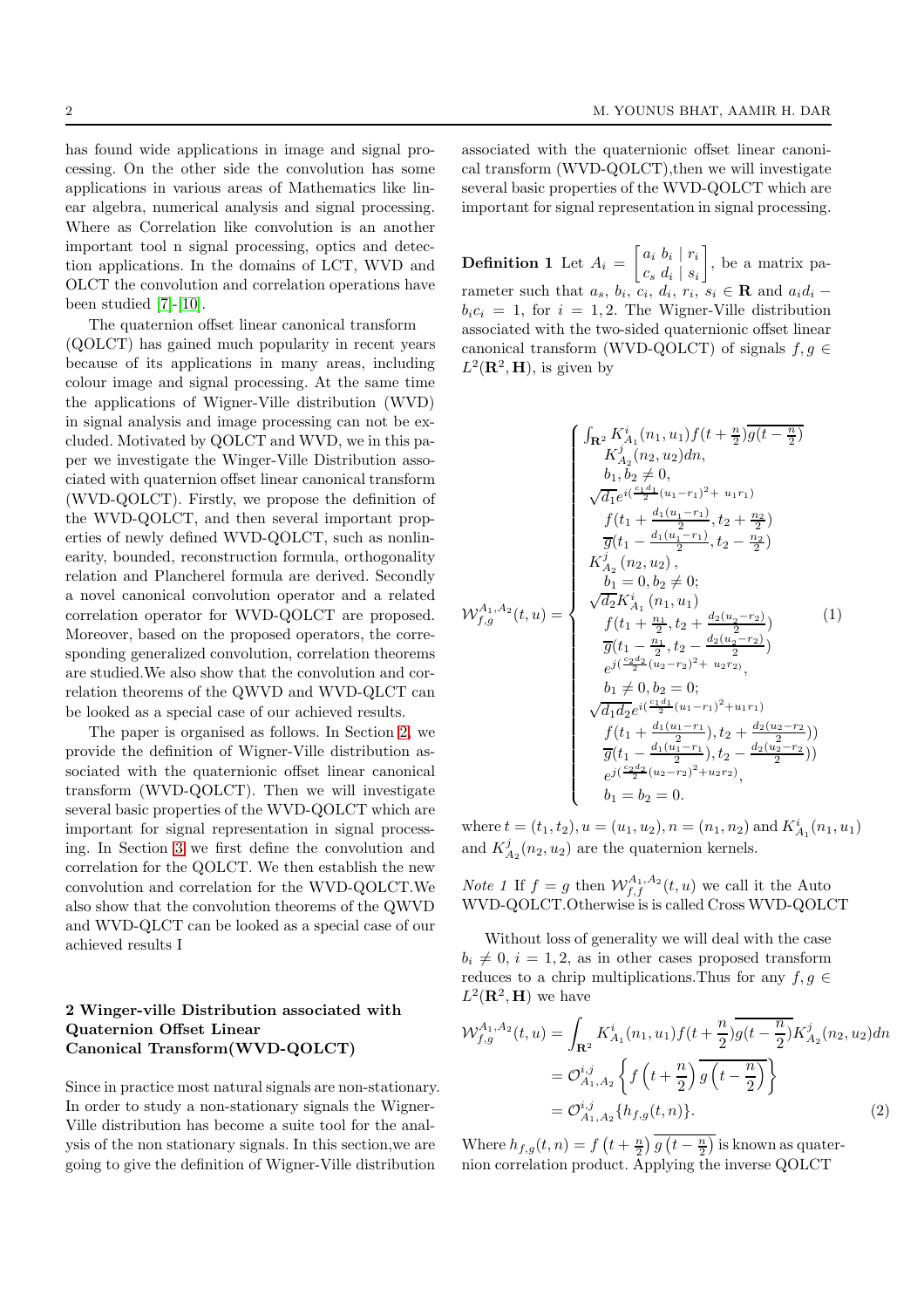to  $(2)$ , we get

$$
\{h_{f,g}(t,n)\} = \{ \mathcal{O}_{A_1,A_2}^{i,j}\}^{-1} \{ \mathcal{W}_{f,g}^{A_1,A_2}(t,u) \}
$$

which implies

<span id="page-2-0"></span>
$$
f\left(t+\frac{n}{2}\right)\overline{g\left(t-\frac{n}{2}\right)} = \{\mathcal{O}_{A_1,A_2}^{i,j}\}^{-1}\{\mathcal{W}_{f,g}^{A_1,A_2}(t,u)\}
$$

$$
= \int_{\mathbf{R}^2} K_{A_1}^{-i}(t_1,u_1)\mathcal{W}_{f,g}^{A_1,A_2}(t,u)
$$

$$
K_{A_2}^{-j}(t_2,u_2)dw. \tag{3}
$$

Now, we discuss several basic properties of the WVD-QOLCT given by [\(1\)](#page-1-2). These properties play important roles in signal representation.

**Theorem 1 (Boundedness)** Let  $f, g \in L^2(\mathbb{R}^2, \mathbb{H})$ . *Then*

$$
\left| \mathcal{W}_{f,g}^{A_1, A_2}(t, u) \right| \le \frac{2}{\pi \sqrt{b_1 b_2}} \| f \|_{L^2(R^2, H)} \| g \|_{L^2(R^2, H)} \tag{4}
$$

*Proof* By the virtue of Cauchy-Schwarz inequality in quaternion domain, we have

$$
|W_{f,g}^{A_1,A_2}(t,u)|^2
$$
  
\n=
$$
\left| \int_{\mathbf{R}^2} K_{A_1}^i(n_1,u_1) f\left(t + \frac{n}{2}\right) \overline{g\left(t - \frac{n}{2}\right)} K_{A_2}^j(n_2, u_2) dn \right|^2
$$
Ni  
\n
$$
\leq \left( \int_{\mathbf{R}^2} \left| K_{A_1}^i(n_1, u_1) f\left(t + \frac{n}{2}\right) \overline{g\left(t - \frac{n}{2}\right)} K_{A_2}^j(n_2, u_2) \right| d\mathbf{n} \right|_{L^2}^2
$$
  
\n=
$$
\left( \frac{1}{\sqrt{4\pi^2 |b_1 b_2|}} \int_{\mathbf{R}^2} \left| f\left(t + \frac{n}{2}\right) \overline{g\left(t - \frac{n}{2}\right)} \right| d\mathbf{n} \right)^2
$$
  
\n
$$
\leq \frac{1}{4\pi^2 |b_1 b_2|} \left( \int_{\mathbf{R}^2} \left| f\left(t + \frac{n}{2}\right) \right|^2 d\mathbf{n} \right) \left( \int_{\mathbf{R}^2} \left| \overline{g\left(t - \frac{n}{2}\right)} \right|^2 d\mathbf{s} \right)^{\{1\}}
$$
  
\n=
$$
\frac{1}{4\pi^2 |b_1 b_2|} \left( 4 \int_{\mathbf{R}^2} |f(w)|^2 d\mathbf{w} \right) \left( 4 \int_{\mathbf{R}^2} \left| \overline{g(y)} \right|^2 d\mathbf{y} \right)
$$
  
\n=
$$
\frac{4}{\pi^2 |b_1 b_2|} \|f\|_{L^2(R^2, H)}^2 \|g\|_{L^2(R^2, H)}^2
$$

where applying the change of variables  $w = t + \frac{n}{2}$  and  $y = t - \frac{n}{2}$  in the last second step. Then we have

$$
|\mathcal{W}_{f,g}^{A_1,A_2}(t,u)| \leq \frac{2}{\pi\sqrt{|b_1b_2|}} \|f\|_{L^2(R^2,H)} \|g\|_{L^2(R^2,H)}
$$

which completes the proof of Theorem.

Theorem 2 (Nonlinearity) *Let* f *and* g *be two quaternion functions in*  $L^2(\mathbf{R}^2, \mathbf{H})$ . *Then* 

$$
\mathcal{W}_{f+g}^{A_1, A_2} = \mathcal{W}_{f,f}^{A_1, A_2} + \mathcal{W}_{f,g}^{A_1, A_2} + \mathcal{W}_{g,f}^{A_1, A_2} + \mathcal{W}_{g,g}^{A_1, A_2} \tag{5}
$$

*Proof* By definition [1](#page-1-3) we have

$$
\mathcal{W}_{f+g}^{A_1, A_2}(t, u)
$$
\n
$$
= \int_{\mathbf{R}^2} K_{A_1}^i(n_1, u_1) \left[ f(t + \frac{n}{2}) + g(t + \frac{n}{2}) \right]
$$
\n
$$
\left[ f(t - \frac{n}{2}) + g(t - \frac{n}{2}) \right] K_{A_2}^j(n_2, u_2) dn
$$
\n
$$
= \int_{\mathbf{R}^2} K_{A_1}^i(n_1, u_1) \left[ f(t + \frac{n}{2}) \overline{f(t - \frac{n}{2})} + f(t + \frac{n}{2}) \overline{g(t - \frac{n}{2})} \right]
$$
\n
$$
+ f(t + \frac{n}{2}) \overline{g(t - \frac{n}{2})} + g(t + \frac{n}{2}) \overline{g(t - \frac{n}{2})} \right] K_{A_2}^j(n_2, u_2) dn
$$
\n
$$
= \int_{\mathbf{R}^2} K_{A_1}^i(n_1, u_1) f\left(t + \frac{n}{2}\right) \overline{f\left(t - \frac{n}{2}\right)} K_{A_2}^j(n_2, u_2) dn
$$
\n
$$
+ \int_{\mathbf{R}^2} K_{A_1}^i(n_1, u_1) f\left(t + \frac{n}{2}\right) \overline{g\left(t - \frac{n}{2}\right)} K_{A_2}^j(n_2, u_2) dn
$$
\n
$$
+ \int_{\mathbf{R}^2} K_{A_1}^i(n_1, u_1) g\left(t + \frac{n}{2}\right) \overline{f\left(t - \frac{n}{2}\right)} K_{A_2}^j(n_2, u_2) dn
$$
\n
$$
+ \int_{\mathbf{R}^2} K_{A_1}^i(n_1, u_1) g\left(t + \frac{n}{2}\right) \overline{g\left(t - \frac{n}{2}\right)} K_{A_2}^j(n_2, u_2) dn
$$
\n
$$
= \mathcal{W}_{f,f}^{A_1, A_2} + \mathcal{W}_{f,g}^{A_1, A_2} + \mathcal{W}_{g,f}^{A_1, A_2} + \mathcal{W}_{g,g}^{A_1, A_2}
$$

which completes the proof of Theorem.

Note the properties like Shift,Modulation,Dilation are similar to the classical QOLCT so we avoided them.

dn<sup>2</sup>heorem 3 (Reconstruction formula). *For*  $f, g \in$  $\mathcal{L}^2(\mathbf{R}^2, \mathbf{H})$  where g does not vanish at 0. We get the *following inversion formula of the WVD-QOLCT:*

$$
f(t) = \frac{1}{g(0)} \int_{\mathbf{R}^2} K_{A_1}^{-i}(u_1, n_1) \mathcal{W}_{f,g}^{A_1, A_2}\left(\frac{t}{2}, u\right)
$$
  

$$
K_{A_2}^{-j}(u_2, n_2) du
$$
 (6)

*Proof* By [\(3\)](#page-2-0), we have  ${h_{f,g}(t,n)} = {\mathcal{O}^{i,j}_{A_1,A_2}}^{-1}\{\mathcal{W}^{A_1,A_2}_{f,g}(t,u)\}$ 

which implies

$$
f\left(t+\frac{n}{2}\right) \overline{g\left(t-\frac{n}{2}\right)}
$$
  
= 
$$
\int_{\mathbf{R}^2} K_{A_1}^{-i}(t_1, u_1) \mathcal{W}_{f,g}^{A_1, A_2}(t, u) K_{A_2}^{-j}(t_2, u_2) dw,
$$

Now let  $t = \frac{n}{2}$  and taking change of variable  $w = 2t$ , we get

$$
f(w) = \frac{1}{g(0)} \int_{\mathbf{R}^2} K_{A_1}^{-i}(u_1, n_1) \mathcal{W}_{f,g}^{A_1, A_2} \left(\frac{w}{2}, u\right) K_{A_2}^{-j}(u_2, n_2) du
$$

<span id="page-2-1"></span>which completes the proof of Theorem.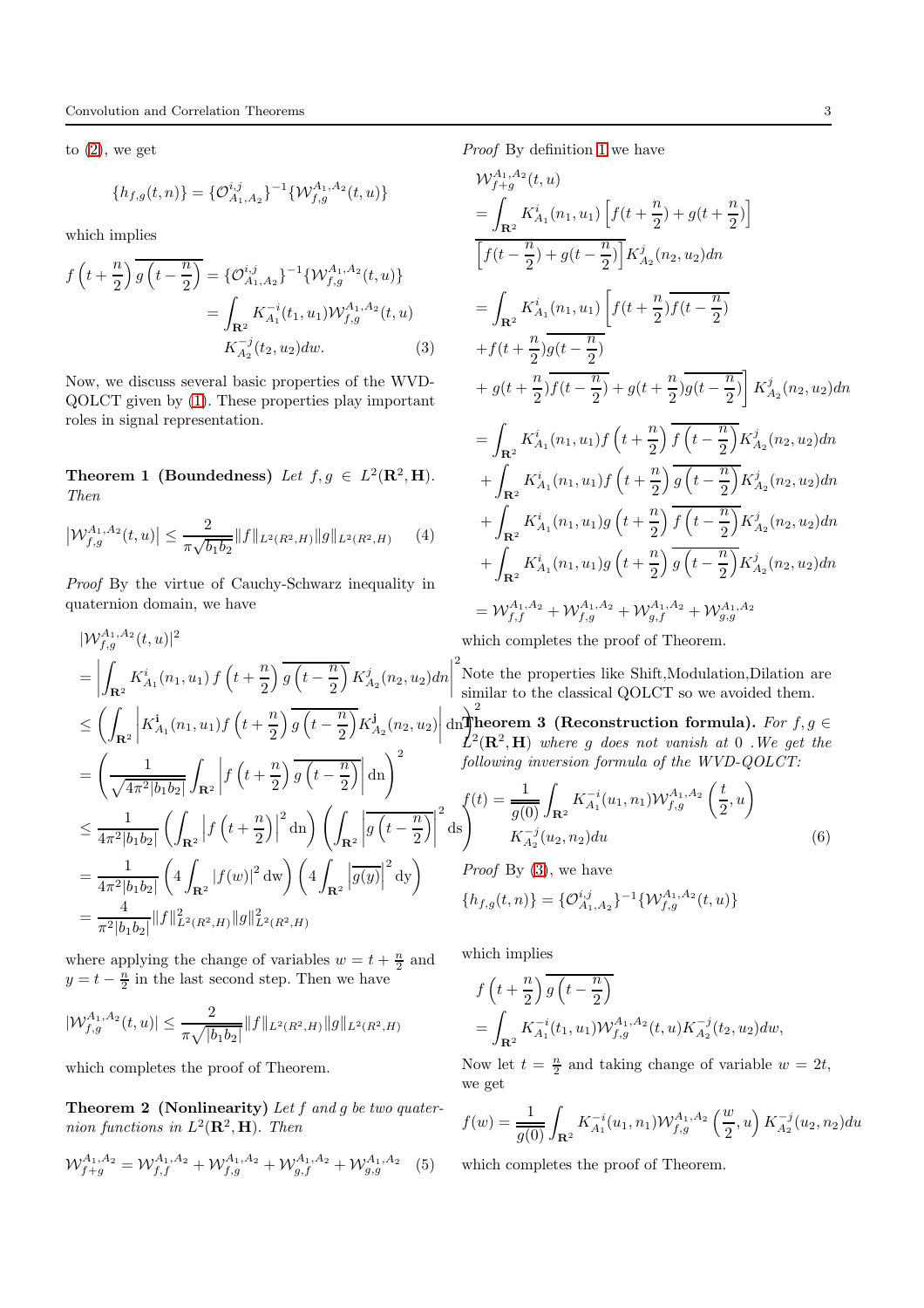**Theorem 4 (Orthogonality relation).** *If*  $f_1$ ,  $f_2$ ,  $g_1$ ,  $g_2$   $\in$  which completes the proof theorem.  $L^2(\mathbf{R}^2, \mathbf{H})$  are quaternion-valued signals. Then

$$
\left\langle \mathcal{W}_{f_1,g_1}^{A_1,A_2}(t,u), \mathcal{W}_{f_2,g_2}^{A_1,A_2}(t,u) \right\rangle = \left[ \langle f_1, f_2 \rangle \langle g_2, g_1 \rangle \right]_{\mathbf{H}} \tag{7}
$$

*Proof* By the definition of Winger-ville distribution associated with quaternion OLCT and innear product relation we have

<span id="page-3-1"></span>
$$
\langle W_{f_1,g_1}^{A_1,A_2}(t,u), W_{f_2,g_2}^{A_1,A_2}(t,u) \rangle
$$
  
\n
$$
= \int_{\mathbf{R}^4} \left[ \mathcal{W}_{f_1,g_1}^{A_1,A_2}(t,u) \overline{\mathcal{W}_{f_2,g_2}^{A_1,A_2}(t,u)} \right]_{\mathbf{H}} du dt
$$
  
\n
$$
= \int_{\mathbf{R}^4} \left[ \mathcal{W}_{f_1,g_1}^{A_1,A_2}(t,u) \overline{\mathcal{W}_{f_2,g_2}^{A_1}(t,u)} \right]_{\mathbf{H}} du dt
$$
  
\n
$$
= \int_{\mathbf{R}^2} K_{A_1}^i(n_1,u_1) f_2 \left( t + \frac{n}{2} \right) \overline{g_2 \left( t - \frac{n}{2} \right)}
$$
  
\n
$$
K_{A_2}^j(n_2,u_2) dn \Big|_{\mathbf{H}} du dt
$$
  
\n
$$
= \int_{\mathbf{R}^6} \left[ \mathcal{W}_{f_1,g_1}^{A_1,A_2}(t,u) K_{A_2}^{-j}(n_2,u_2) g_2 \left( t - \frac{n}{2} \right) \right]
$$
  
\n
$$
= \int_{\mathbf{R}^6} \left[ K_{A_1}^{-i}(n_1,u_1) \mathcal{W}_{f_1,g_1}^{A_1,A_2}(t,u) K_{A_2}^{-j}(n_2,u_2) \right]
$$
  
\n
$$
g_2 \left( t - \frac{n}{2} \right) \overline{f_2 \left( t + \frac{n}{2} \right)} \Big|_{\mathbf{H}} du dt dn
$$
  
\n
$$
= \int_{\mathbf{R}^4} \left[ \int_{\mathbf{R}^2} K_{A_1}^{-i}(n_1,u_1) \mathcal{W}_{f_1,g_1}^{A_1,A_2}(t,u) K_{A_2}^{-j}(n_2,u_2) du \right]
$$
  
\n
$$
g_2 \left( t - \frac{n}{2} \right) \overline{f_2 \left( t + \frac{n}{2} \right)} \Big|_{\mathbf{H}} dt dn
$$
  
\n(8)

Because

$$
\overline{K}_{A_1}^i(n_1, u_1) = K_{A_1}^{-i}(u_1, n_1) = K_{A_1^{-1}}^i(u_1, n_1)
$$
  

$$
\overline{K}_{A_2}^j(n_2, u_2) = K_{A_2}^{-j}(n_2, u_2) = K_{A_2^{-1}}^j(u_2, n_2)
$$

Now by using  $(3)$  in  $(8)$ , we have

$$
\left\langle \mathcal{W}_{f_1, g_1}^{A_1, A_2}(t, u), \mathcal{W}_{f_2, g_2}^{A_1, A_2}(t, u) \right\rangle
$$
  
=  $\int_{\mathbf{R}^4} \left[ \int_{\mathbf{R}^2} K_{A_1^{-1}}^i(u_1, n_1) \mathcal{W}_{f_1, g_1}^{A_1, A_2}(t, u) K_{A_2^{-1}}^j(u_2, n_2) du \right]$   
 $g_2 \left( t - \frac{n}{2} \right) \overline{f_2 \left( t + \frac{n}{2} \right)} \bigg]_{\mathbf{H}} dt dn$   
=  $\int_{\mathbf{R}^4} \left[ f_1 \left( t + \frac{n}{2} \right) \overline{g_1 \left( t - \frac{n}{2} \right)} g_2 \left( t - \frac{n}{2} \right) \overline{f_2 \left( t + \frac{n}{2} \right)} \right]_{\mathbf{H}} d\theta$   
Using the change of variables  $t + \frac{n}{2} = \omega$ , and  $t - \frac{n}{2} = \xi$ 

Using the change of variables  $t +$  $\frac{n}{2} = \omega$ , and  $t \frac{n}{2} = \xi$ the equation becomes

$$
\langle W_{f_1, g_1}^{A_1, A_2}(t, u), W_{f_2, g_2}^{A_1, A_2}(t, u) \rangle
$$
  
= 
$$
\int_{\mathbf{R}^4} \left[ f_1(\omega) \overline{g_1(\xi)} g_2(\xi) \overline{f_2(\omega)} \right]_{\mathbf{H}} d\omega d\xi
$$
  
= 
$$
\left[ \int_{\mathbf{R}^2} f_1(\omega) \overline{f_2(\omega)} d\omega \int_{\mathbf{R}^2} g_2(\xi) \overline{g_1(\xi)} d\xi \right]_{\mathbf{H}}
$$
  
= 
$$
[\langle f_1, f_2 \rangle \langle g_2, g_1 \rangle]_{\mathbf{H}}
$$

Consequences of Theorem [4.](#page-2-1)

1. If 
$$
g_1 = g_2 = g
$$
, then  
\n
$$
\langle W_{f_1,g}^{A_1,A_2}(t,u), W_{f_2,g}^{A_1,A_2}(w,u) \rangle = ||g||_{L^2(\mathbf{R}^2)}^2 \langle f_1, f_2 \rangle(9)
$$
\n2. If  $f_1 = f_2 = f$ , then  
\n
$$
\langle W_{f,g_1}^{A_1,A_2}(t,u), W_{f,g_2}^{A_1,A_2}(w,u) \rangle = ||f||_{L^2(\mathbf{R}^2)}^2 \langle g_1, g_2 \rangle.(10)
$$
\n3. If  $f_1 = f_2 = f$  and  $g_1 = g_2 = g$ , then  
\n
$$
\langle W_{f,g}^{A_1,A_2}(t,u), W_{f,g}^{A_1,A_2}(w,u) \rangle
$$
\n
$$
= \int_{\mathbf{R}^2} \int_{\mathbf{R}^2} |\mathcal{W}_{f,g}^{A_1,A_2}(t,u)|^2 du dt
$$
\n
$$
= ||f||_{L^2(\mathbf{R}^2)}^2 ||g||_{L^2(\mathbf{R}^2)}^2 \qquad (11)
$$

### <span id="page-3-2"></span>Theorem 5 (Plancherel's theorem for

**WVD-QOLCT**). For  $f, g \in L^2(\mathbb{R}^2, \mathbb{H})$ , we have the *equality*

$$
\int_{\mathbf{R}^2} \int_{\mathbf{R}^2} |\mathcal{W}_{f,g}^{A_1,A_2}(t,u)|^2 du dt
$$
\n
$$
= ||\mathcal{W}_{f,g}^{A_1,A_2}||_{L^2(\mathbf{R}^2,\mathbf{H})}^2
$$
\n
$$
= ||f||_{L^2(\mathbf{R}^2,\mathbf{H})}^2 ||g||_{L^2(\mathbf{R}^2,\mathbf{H})}^2
$$
\n(12)

*Proof* If we look at [\(11\)](#page-3-2), the proof of the theorem follows.

Now we move forward towards our main section that is convolution and correlation theorems for wingerville distribution associated with quaternion offset linear canonical transform.

## <span id="page-3-0"></span>3 Convolution and Correlation theorem for WVD-QOLCT

 $_{\small{dt} \small{t\!d}}$  definition from the OLCT (see [\[16\]](#page-7-9)) to the QOLCT The convolution and correlation are fundamental signal processing algorithms in the theory of linear timeinvariant(LTI) systems. In engineering, they have been widely used for various template matchings. In the following we first define the convolution and correlation for the QOLCT. They are extensions of the convoludomain. We then establish the new convolution and correlation for the WVD-QOLCT.We also show that the convolution theorems of the QWVD and WVD-QLCT can be looked as a special case of our achieved results.

<span id="page-3-3"></span>**Definition 2** For any two quaternion functions  $f, g \in \mathbb{R}$  $L^2(\mathbf{R}^2, \mathbf{H})$ , we define the convolution operator of the QOLCT as

$$
(f \star g)(t) = \int_{\mathbf{R}^2} \Psi(z_1, t_1) f(z) g(t - z) \Psi(z_2, t_2) dz \qquad (13)
$$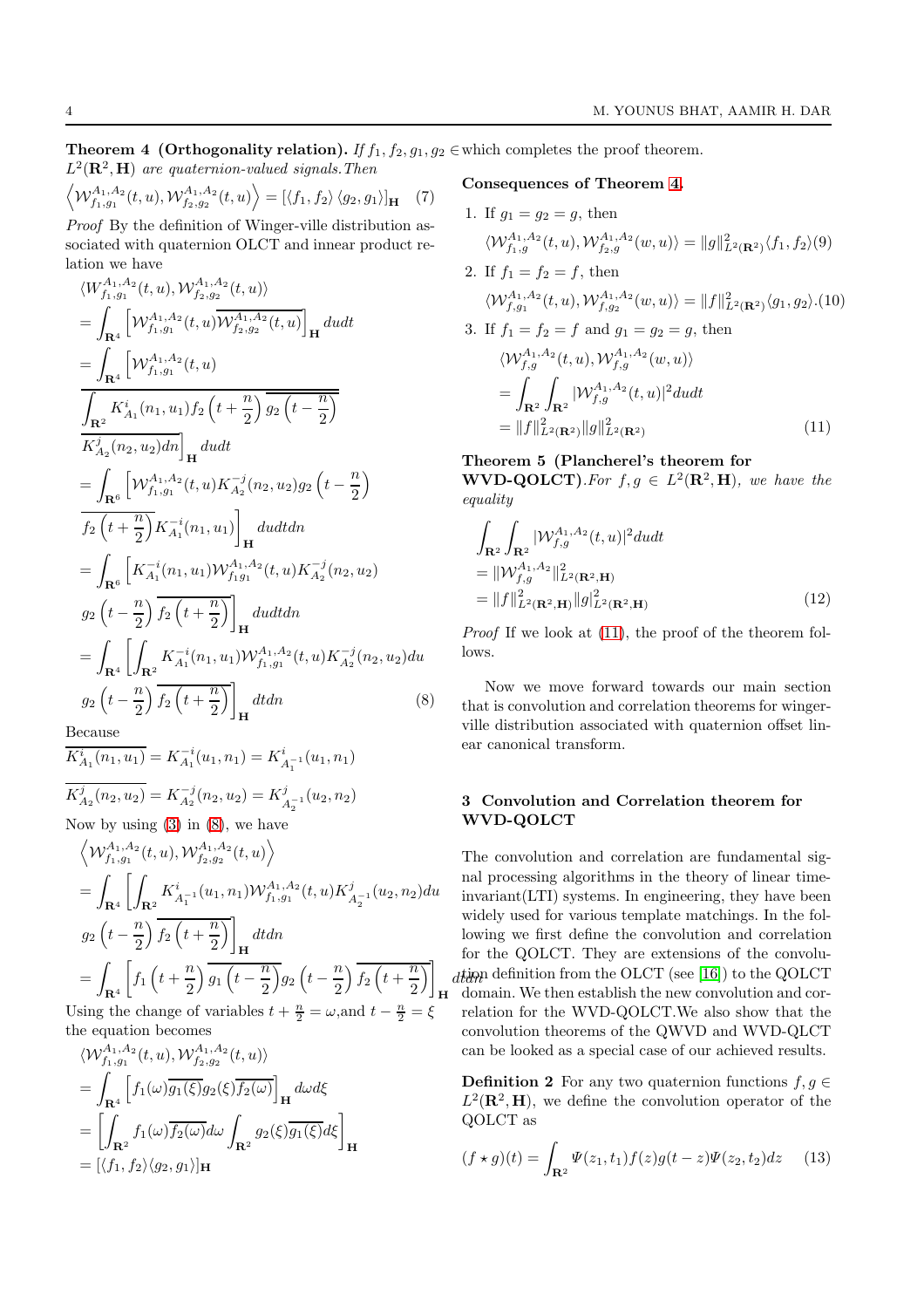Where  $\Psi(z_1, t_1)$  and  $\Psi(z_2, t_2)$  are known as weight functions.

We assume

$$
\Psi(z_1, t_1) = e^{-i\frac{a_1}{b_1}2z_1(t_1 - z_1)}
$$

and

$$
\Psi(z_2, t_2) = e^{-j\frac{a_2}{b_2}2z_2(t_2 - z_2)}\tag{14}
$$

<span id="page-4-5"></span>As a consequence of the above definition, we get the following important theorem.

Theorem 6 *(WVD-QOLCT Convolution). For any two* quaternion functions  $f, g \in L^2(\mathbf{R}^2, \mathbf{H})$ , the following re*sult holds*

$$
\mathcal{W}_{f*g}^{A_1, A_2}(t, u)
$$
\n
$$
= \sqrt{2\pi b_1 i} e^{\frac{-i}{2b_1}[d_1(u_1^2 + r_1^2) - 2u_1(d_1r_1 - b_1s_1)]}
$$
\n
$$
\times \left\{ \int_{\mathbf{R}^2} e^{-i\frac{a_1}{b_1}(4w_1(t_1 - w_1))} \mathcal{W}_{f,f}^{A_1, A_2}(w, u) \mathcal{W}_{g,g}^{A_1, A_2}(t - w, u) \right\}
$$
\n
$$
e^{-j\frac{a_2}{b_2}(4w_2(t_2 - w_2))} dw \right\}
$$
\n
$$
\times \sqrt{2\pi b_2 j} e^{\frac{-j}{2b_2}[d_2(u_2^2 + r_2^2) - 2u_2(d_2r_2 - b_2s_2)]}
$$
\n(15)

*Proof* Applying the definition of the WVD-QOLCT we have

<span id="page-4-0"></span>
$$
\mathcal{W}_{f\star g}^{A_1, A_2}(t, u) = \int_{\mathbf{R}^2} K_{A_1}^i(n_1, u_1) \left[ (f \star g)(t + \frac{n}{2}) \right] \left[ \overline{f} \star \overline{g}(t - \frac{n}{2}) \right] K_{A_2}^j(n_2, u_2) dn \tag{16}
$$

Now using Definition [2](#page-3-3) in [\(16\)](#page-4-0) we have

<span id="page-4-3"></span>
$$
\mathcal{W}_{f*g}^{A_1, A_2}(t, u)
$$
\n
$$
= \int_{\mathbf{R}^2} K_{A_1}^i(n_1, u_1) \left\{ \int_{\mathbf{R}^2} \Psi_1(z_1, t_1 + \frac{n_1}{2}) f(z) \right\}
$$
\n
$$
g(t + \frac{n}{2} - z) \Psi_2(z_2, t_2 + \frac{n_2}{2}) dz
$$
\n
$$
\times \int_{\mathbf{R}^2} \Psi_1(\gamma_1, t_1 - \frac{n_1}{2}) \overline{f(\gamma)} g(t - \frac{n}{2} - \gamma)
$$
\n
$$
\Psi_2(\gamma_2, t_2 - \frac{n_2}{2}) d\gamma \right\} K_{A_2}^j(n_2, u_2) dn
$$
\n
$$
= \int_{\mathbf{R}^2} K_{A_1}^i(n_1, u_1) \left\{ \int_{\mathbf{R}^2} e^{-i\frac{\alpha_1}{b_1} 2z_1((t_1 + \frac{n_1}{2}) - z_1)} f(z) \right\}
$$
\n
$$
g(t + \frac{n}{2} - z) e^{-j\frac{\alpha_2}{b_2} 2z_2((t_2 + \frac{n_2}{2}) - z_2)} dz
$$
\n
$$
\times \int_{\mathbf{R}^2} e^{-i\frac{\alpha_1}{b_1} 2\gamma_1((t_1 - \frac{n_1}{2}) - \gamma_1)} \overline{f(\gamma)} g(t - \frac{n}{2} - \gamma)
$$
\n
$$
e^{-j\frac{\alpha_2}{b_2} 2\gamma_2((t_2 - \frac{n_2}{2}) - \gamma_2)} d\gamma \right\} K_{A_2}^j(n_2, u_2) dn \qquad (17)
$$

For simplicity let us denote

<span id="page-4-1"></span>
$$
K_{A_1}^i(t_1, u_1) = K_{A_1}^i e^{\frac{i}{2b_1}[a_1t_1^2 + 2t_1(r_1 - u_1) - 2u_1(d_1r_1 - b_1s_1) + d_1u_1^2]},
$$
  

$$
K_{A_1}^i = \frac{1}{\sqrt{2\pi b_1 i}} e^{i\frac{d_1}{2b_1}r_1^2}
$$
 (18)

and

<span id="page-4-2"></span>
$$
K_{A_2}^j(t_2, u_2) = K_{A_2}^j e^{\frac{j}{2b_2}[a_2t_2^2 + 2t_2(r_2 - u_2) - 2u_2(d_2r_2 - b_2s_2) + d_2u_2^2]},
$$

$$
K_{A_2}^j = \frac{1}{\sqrt{2\pi b_{2j}}} e^{j\frac{d_2}{2b_2}r_2^2}
$$
\n(19)

Now using [\(18\)](#page-4-1)and [\(19\)](#page-4-2) in [\(17\)](#page-4-3),we have

$$
\begin{split}\n&\mathcal{W}^{A_1,A_2}_{f\star g}(t,u) \\
&= \int_{\mathbf{R}^6} K_{A_1}^i e^{\frac{i}{2b_1}[a_1n_1^2 + 2n_1(r_1 - u_1) - 2u_1(d_1r_1 - b_1s_1) + d_1u_1^2]} \\
&\quad e^{-i\frac{a_1}{b_1}2z_1((t_1 + \frac{n_1}{2}) - z_1)} \\
&\quad \times f(z)g(t + \frac{n}{2} - z)e^{-j\frac{a_2}{b_2}2z_2((t_2 + \frac{n_2}{2}) - z_2)} \\
&\quad e^{-i\frac{a_1}{b_1}2\gamma_1((t_1 - \frac{n_1}{2}) - \gamma_1)} \\
&\quad \times \overline{f(\gamma)}g(t - \frac{n}{2} - \gamma)e^{-j\frac{a_2}{b_2}2\gamma_2((t_2 - \frac{n_2}{2}) - \gamma_2)} \\
&\quad \times K_{A_2}^j e^{\frac{j}{2b_2}[a_2n_2^2 + 2n_2(r_2 - u_2) - 2u_2(d_2r_2 - b_2s_2) + d_2u_2^2]}dz d\gamma dn\n\end{split}
$$

Setting 
$$
z_i = w_i + \frac{p_i}{2}, \gamma_i = w_i - \frac{p_i}{2}, i = 1, 2
$$
 we get  $\mathcal{W}_{f \star g}^{A_1, A_2}(t, u)$ 

$$
= \int_{\mathbf{R}^6} K_{A_1}^i e^{\frac{i}{2b_1}[a_1n_1^2 + 2n_1(r_1 - u_1) - 2u_1(d_1r_1 - b_1s_1) + d_1u_1^2]}
$$
  
\n
$$
= e^{-i\frac{a_1}{b_1}2(w_1 + \frac{p_1}{2})((t_1 + \frac{n_1}{2}) - (w_1 + \frac{p_1}{2}))}
$$
  
\n
$$
\times f(w + \frac{p}{2}) g(t + \frac{n}{2} - (w + \frac{p}{2}))
$$
  
\n
$$
= e^{-j\frac{a_2}{b_2}2(w_2 + \frac{p_2}{2})((t_2 + \frac{n_2}{2}) - (w_2 + \frac{p_2}{2}))}
$$
  
\n
$$
\times e^{-i\frac{a_1}{b_1}2(w_1 - \frac{p_1}{2})((t_1 - \frac{n_1}{2}) - (w_1 - \frac{p_1}{2}))}
$$
  
\n
$$
f(w - \frac{p}{2}) g(t - \frac{n}{2} - (w - \frac{p}{2}))
$$
  
\n
$$
\times e^{-j\frac{a_2}{b_2}2(w_2 - \frac{p_2}{2})((t_2 - \frac{n_2}{2}) - (w_2 - \frac{p_2}{2}))}
$$
  
\n
$$
K_{A_2}^j e^{\frac{j}{2b_2}[a_2n_2^2 + 2n_2(r_2 - u_2) - 2u_2(d_2r_2 - b_2s_2) + d_2u_2^2]} dp dq dw
$$

and  $n_i = p_i + q_i$ ,  $i = 1, 2$  we obtain

<span id="page-4-4"></span>
$$
\mathcal{W}_{f*g}^{A_1,A_2}(t,u)
$$
\n=
$$
\int_{\mathbf{R}^6} K_{A_1}^i e^{\frac{i}{2b_1}[a_1(p_1+q_1)^2+2(p_1+q_1)(r_1-u_1)-2u_1(d_1r_1-b_1s_1)+d_1u_1^2]}\ne^{-i\frac{a_1}{b_1}(4w_1(t_1-w_1))}e^{-i\frac{a_1}{b_1}p_1q_1}\times f\left(w+\frac{p}{2}\right) \overline{f\left(w-\frac{p}{2}\right)}g\left(t-w+\frac{q}{2}\right) \overline{g\left(t-w-\frac{q}{2}\right)}\ne^{-j\frac{a_2}{b_2}(4w_2(t_2-w_2))}e^{-j\frac{a_2}{b_2}p_2q_2}\times K_{A_2}^j e^{\frac{j}{2b_2}[a_2n_2^2+2n_2(r_2-u_2)-2u_2(d_2r_2-b_2s_2)+d_2u_2^2]}dpdqdw\n=
$$
\int_{\mathbf{R}^2} \left\{ \left[ \int_{\mathbf{R}^2} K_{A_1}^i e^{\frac{i}{2b_1}[a_1p_1^2+2p_1(r_1-u_1)-2u_1(d_1r_1-b_1s_1)+d_1u_1^2]}\nf\left(w+\frac{p}{2}\right) \overline{f\left(w-\frac{p}{2}\right)}\right\} \right.
$$
$$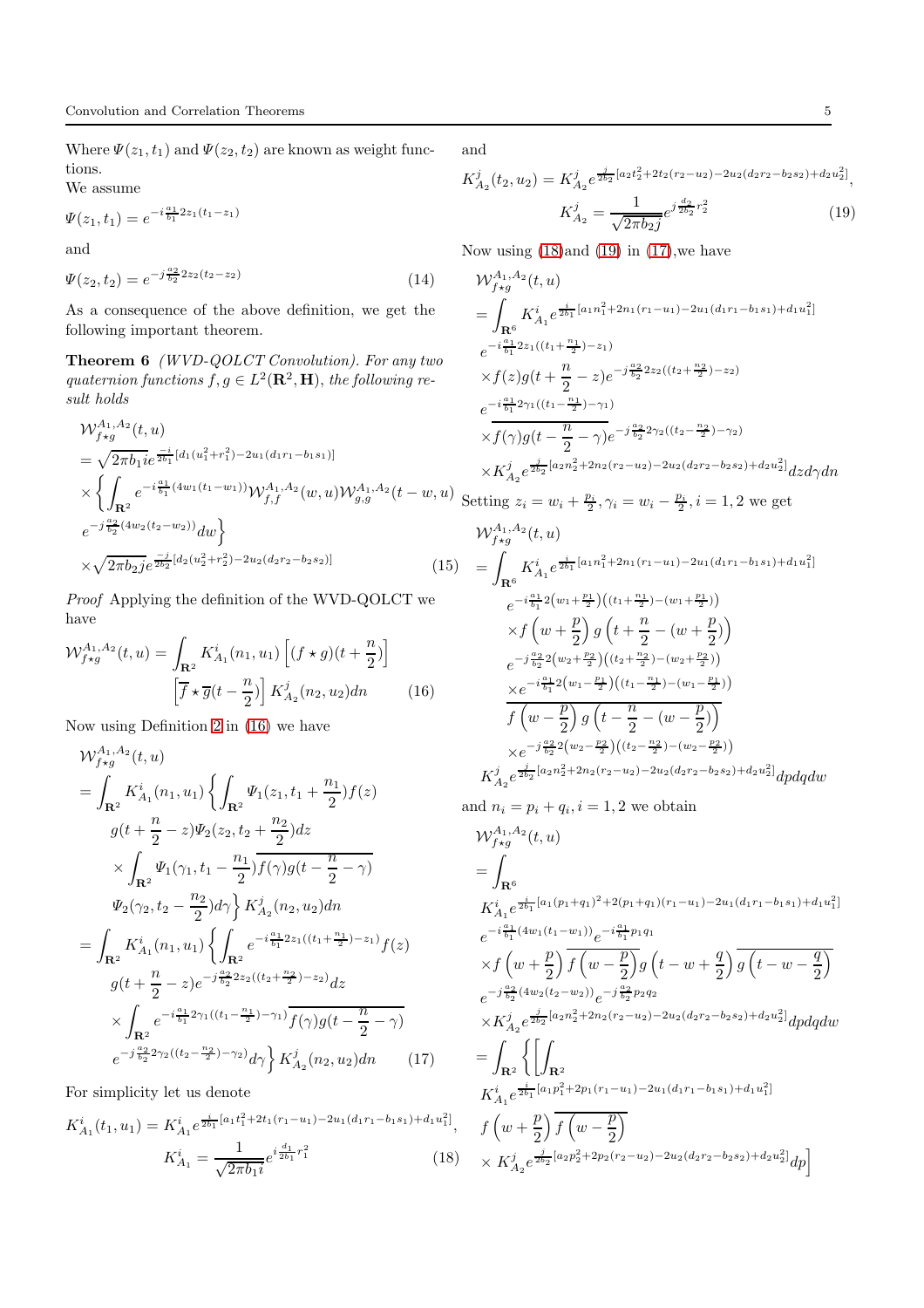$$
\times \int_{\mathbf{R}^2} e^{\frac{i}{2b_1}[a_1q_1^2 - 2q_1(r_1 - u_1)]} g\left(t - w + \frac{q}{2}\right)
$$
  
 
$$
\times g\left(t - w - \frac{q}{2}\right) e^{\frac{j}{2b_2}[a_2q_2^2 - 2q_2(r_2 - u_2)]} dq \}
$$
  
 
$$
\times e^{-i\frac{a_1}{b_1}(4w_1(t_1 - w_1))} e^{-j\frac{a_2}{b_2}(4w_2(t_2 - w_2))} dw
$$
 (20)

and  $K_{A_2}^j e^{\frac{j}{2b_2}[d_2u_2^2-2u_2(d_2r_2-b_2s_2)]}$ , we get

<span id="page-5-0"></span>
$$
K_{A_1}^i e^{\frac{i}{2b_1} [d_1 u_1^2 - 2u_1(d_1 r_1 - b_1 s_1)]}
$$
  
\n
$$
K_{A_2}^j e^{\frac{j}{2b_2} [d_2 u_2^2 - 2u_2(d_2 r_2 - b_2 s_2)]} W_{f \star g}^{A_1, A_2}(t, u)
$$
  
\n
$$
= \int_{\mathbf{R}^2} e^{-i\frac{a_1}{b_1} (4w_1(t_1 - w_1))} W_{f, f}^{A_1, A_2}(w, u)
$$
  
\n
$$
W_{g, g}^{A_1, A_2}(t - w, u) e^{-j\frac{a_2}{b_2} (4w_2(t_2 - w_2))} dw
$$
\n(21)

Now using  $(18)$  and  $(19)$  in  $(21)$  we get,

$$
\mathcal{W}_{f*g}^{A_1, A_2}(t, u)
$$
\n
$$
= \sqrt{2\pi b_1 i} e^{\frac{-i}{2b_1}[d_1(u_1^2 + r_1^2) - 2u_1(d_1r_1 - b_1s_1)]}
$$
\n
$$
\times \left\{ \int_{\mathbf{R}^2} e^{-i\frac{a_1}{b_1}(4w_1(t_1 - w_1))} \mathcal{W}_{f,f}^{A_1, A_2}(w, u) \mathcal{W}_{g,g}^{A_1, A_2}(t - w, u) \right\}
$$
\n
$$
e^{-j\frac{a_2}{b_2}(4w_2(t_2 - w_2))} dw \right\}
$$
\n
$$
\times \sqrt{2\pi b_2 j} e^{\frac{-j}{2b_2}[d_2(u_2^2 - r_2^2) - 2u_2(d_2r_2 - b_2s_2)]}
$$

which completes the proof of theorem.

#### Consequences of theorem [6.](#page-4-5)

1. Changing parameter  $A_i = \begin{bmatrix} a_i & b_i & r_i \\ a_i & d_i & c_i \end{bmatrix}$  $c_i d_i | s_i$  $\Big]$  ,  $i=1,2$  to  $A_i = \left[ \begin{array}{cc} a_i & b_i & 0 \\ a & d & 0 \end{array} \right]$  $c_i d_i \mid 0$  $\begin{bmatrix} i & 1, 2, \text{ then the Theorem 4 re-} \end{bmatrix}$  $\begin{bmatrix} i & 1, 2, \text{ then the Theorem 4 re-} \end{bmatrix}$  $\begin{bmatrix} i & 1, 2, \text{ then the Theorem 4 re-} \end{bmatrix}$ duces to convolution theorem of the WVD-QLCT as follows:

$$
\mathcal{W}_{f*g}^{A_1, A_2}(t, u)
$$
\n
$$
= \sqrt{2\pi b_1 i} e^{\frac{-i}{2b_1} d_1 u_1^2} \sqrt{2\pi b_2 j} e^{\frac{-j}{2b_2} d_2 u_2^2}
$$
\n
$$
\times \left\{ \int_{\mathbf{R}^2} e^{-i\frac{a_1}{b_1} (4w_1(t_1 - w_1))} \mathcal{W}_{f,f}^{A_1, A_2}(w, u) \mathcal{W}_{g,g}^{A_1, A_2}(t - w, u) \right\}
$$
\n
$$
e^{-j\frac{a_2}{b_2} (4w_2(t_2 - w_2))} dw \right\}
$$
\n(22)

where  $\mathcal{W}_{f,f}^{A_1,A_2}$  and  $\mathcal{W}_{g,g}^{A_1,A_2}$  is the WVD in the QLCT domain of a signal  $f$  and  $g$ , respectively.

2. Changing parameter  $A_i = \begin{bmatrix} a_i & b_i & r_i \\ a_i & d_i & c_i \end{bmatrix}$  $c_i d_i | s_i$  $\Big]$  ,  $i = 1, 2$ to  $A_i = \begin{bmatrix} 0 & 1 & 0 \\ 1 & 0 & 0 \end{bmatrix}$ −1 0 | 0  $\Big]$ ,  $i = 1, 2$ , then the Theorem [4](#page-2-1) reduces to convolution theorem of the WVD in Quaternion Domain as follows:

$$
\mathcal{W}_{f\star g}(t, u) = \sqrt{2\pi i} \left\{ \int_{\mathbf{R}^2} \mathcal{W}_{f,f}^{i,j}(w, u) \mathcal{W}_{g,g}^{i,j}(t-w, u) dw \right\}
$$

$$
\sqrt{2\pi j}
$$
(23)

where  $\mathcal{W}^{i,j}_{f,f}$  and  $\mathcal{W}^{i,j}_{g,g}$  is the WVD in the Quaternion domain of a signal  $f$  and  $g$ , respectively.

<span id="page-5-1"></span>Next, we will derive the correlation theorem in the WVD-QOLCT. Let us define the correlation for the QOLCT.

Now multiply [\(20\)](#page-4-4) both sides by  $K_{A_1}^i e^{\frac{i}{2b_1}[d_1u_1^2-2u_1(d_1r_1-b_1s_1)]}$ **Definition 3** For any two quaternion functions  $f, g \in L^2(\mathbf{R}^2, \mathbf{H})$  we define the correlation operator of the  $L^2(\mathbf{R}^2, \mathbf{H})$ , we define the correlation operator of the QOLCT as

$$
(f \circ g)(t) = \int_{\mathbf{R}^2} e^{i\frac{a_1}{b_1} 2z_1(z_1+t_1)} \overline{f(z)} g(z+t) e^{j\frac{a_2}{b_2} 2z_2(z_2+t_2)} dz (24)
$$

<span id="page-5-4"></span>Now, we reap a consequence of the above definition .

Theorem 7 (WVD-QOLCT Correlation). *For any two quaternion functions*  $f, g \in L^2(\mathbf{R}^2, \mathbf{H})$ , *the following result holds*

$$
\mathcal{W}_{f \circ g}^{A_1, A_2}(t, u)
$$
\n
$$
= \sqrt{2\pi b_1 i} e^{\frac{-i}{2b_1} [d_1(u_1^2 + r_1^2) + 2u_1(d_1r_1 - b_1s_1)]}
$$
\n
$$
\times \left\{ \int_{\mathbf{R}^2} e^{i\frac{a_1}{b_1} (4w_1(t_1 + w_1))} \mathcal{W}_{f, f}^{A_1, A_2}(w, -u)
$$
\n
$$
\mathcal{W}_{g, g}^{A_1, A_2}(t + w, u) e^{j\frac{a_2}{b_2} (4w_2(t_2 + w_2))} dw \right\}
$$
\n
$$
\times \sqrt{2\pi b_2 j} e^{\frac{-j}{2b_2} [d_2(u_2^2 + r_2^2) + 2u_2(d_2r_2 - b_2s_2)]}
$$
\n(25)

*Proof* Applying the definition of the WVD-QOLCT we have

<span id="page-5-2"></span>
$$
\mathcal{W}_{f \circ g}^{A_1, A_2}(t, u)
$$
  
= 
$$
\int_{\mathbf{R}^2} K_{A_1}^i(n_1, u_1) \left[ (f \circ g)(t + \frac{n}{2}) \right]
$$
  

$$
\left[ \overline{f} \circ \overline{g}(t - \frac{n}{2}) \right] K_{A_2}^j(n_2, u_2) dn
$$
 (26)

Now using definition [3](#page-5-1) in [\(26\)](#page-5-2) we have

<span id="page-5-3"></span>
$$
\mathcal{W}_{fog}^{A_1, A_2}(t, u)
$$
\n
$$
= \int_{\mathbf{R}^2} K_{A_1}^i(n_1, u_1) \left\{ \int_{\mathbf{R}^2} e^{i\frac{a_1}{b_1} 2z_1(z_1 + (t_1 + \frac{n_1}{2}))} \overline{f(z)} \right\}
$$
\n
$$
g(z + t + \frac{n}{2}) e^{j\frac{a_2}{b_2} 2z_2(z_2 + (t_2 + \frac{n_2}{2}))} dz
$$
\n
$$
u) \times \int_{\mathbf{R}^2} e^{i\frac{a_1}{b_1} 2\gamma_1(\gamma_1 + (t_1 - \frac{n_1}{2}))} \overline{f(\gamma)} g(\gamma + (t - \frac{n}{2}))
$$
\n
$$
22 \int_{e^{j\frac{a_2}{b_2} 2\gamma_2(\gamma_2 + (t_2 - \frac{n_2}{2}))} d\gamma \left\} K_{A_2}^j(n_2, u_2) dn
$$
\n
$$
(27)
$$

Now with the help of [\(18\)](#page-4-1) and [\(19\)](#page-4-2),we have from [\(27\)](#page-5-3)

$$
\mathcal{W}_{f \circ g}^{A_1, A_2}(t, u)
$$
\n
$$
= \int_{\mathbf{R}^6} K_{A_1}^i e^{\frac{i}{2b_1} [a_1 n_1^2 + 2n_1(r_1 - u_1) - 2u_1(d_1 r_1 - b_1 s_1) + d_1 u_1^2]}
$$
\n
$$
e^{i \frac{a_1}{b_1} 2z_1(z_1 + (t_1 + \frac{n_1}{2}))}
$$
\n
$$
\times \overline{f(z)} g(z + (t + \frac{n}{2})) e^{j \frac{a_2}{b_2} 2z_2(z_2 + (t_2 + \frac{n_2}{2}))} e^{i \frac{a_1}{b_1} 2\gamma_1(\gamma_1 + (t_1 - \frac{n_1}{2}))}
$$
\n
$$
\times \overline{f(\gamma)} g(\gamma + (t - \frac{n}{2})) e^{j \frac{a_2}{b_2} 2\gamma_2(\gamma_2 + (t_2 - \frac{n_2}{2}))}
$$
\n
$$
\times K_{A_2}^j e^{\frac{j}{2b_2} [a_2 n_2^2 + 2n_2(r_2 - u_2) - 2u_2(d_2 r_2 - b_2 s_2) + d_2 u_2^2]} dz d\gamma dn
$$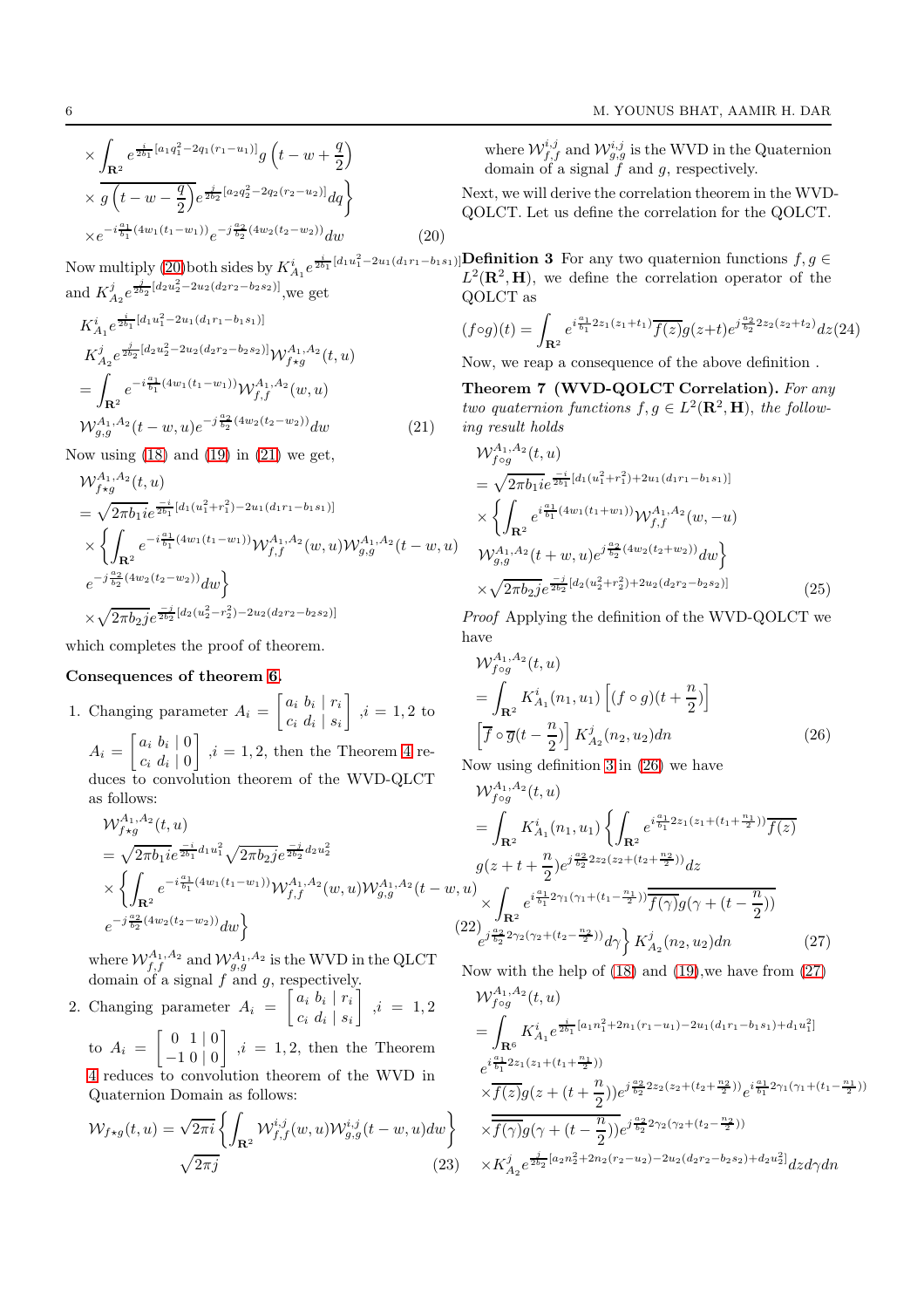<span id="page-6-0"></span>Setting  $z_i = w_i + \frac{p_i}{2}, \gamma_i = w_i - \frac{p_i}{2}, i = 1, 2$ , we get  $\mathcal{W}_{f \circ g}^{A_1,A_2}(t,u)$  $=$   $\overline{ }$  $\mathbf{R}^6$  $K_{A_1}^i e^{\frac{i}{2b_1}[a_1n_1^2+2n_1(r_1-u_1)-2u_1(d_1r_1-b_1s_1)+d_1u_1^2]}$  $e^{i\frac{a_1}{b_1}2\left(w_1+\frac{p_1}{2}\right)\left((t_1+\frac{n_1}{2})+(w_1+\frac{p_1}{2})\right)}$  $\times f\left(w+\frac{p}{2}\right)$ 2  $\overline{g}\left((t+\frac{n}{2})\right)$  $\frac{n}{2}$ ) + (w +  $\frac{p}{2}$  $\left(\frac{p}{2}\right)$  $e^{j\frac{a_2}{b_2}2\left(w_2+\frac{p_2}{2}\right)\left((t_2+\frac{n_2}{2})+(w_2+\frac{p_2}{2})\right)}$  $\times e^{i\frac{a_1}{b_1}2\left(w_1-\frac{p_1}{2}\right)\left((t_1-\frac{n_1}{2})+(w_1-\frac{p_1}{2})\right)}f\left(w-\frac{p}{2}\right)$ 2  $\setminus$  $g\left((t-\frac{n}{2}\right)$  $\frac{n}{2}$ ) + (w -  $\frac{p}{2}$ )  $\frac{p}{2})$  $\times e^{j\frac{a_2}{b_2}2\left(w_2-\frac{p_2}{2}\right)\left((t_2-\frac{n_2}{2})+(w_2-\frac{p_2}{2})\right)}K_{A_2}^j$  $e^{\frac{i}{2b_2}[a_2n_2^2+2n_2(r_2-u_2)-2u_2(d_2r_2-b_2s_2)+d_2u_2^2]}dpdqdw$  (28)

Now put  $n_i = q_i - p_i$ ,  $i = 1, 2$  and on following the same procedure as followed in previous Theorem [6,](#page-4-5) we have from [\(28\)](#page-6-0)

<span id="page-6-1"></span>
$$
\mathcal{W}_{f \circ g}^{A_1, A_2}(t, u)
$$
\n
$$
= \int_{\mathbf{R}^2} \left[ \int_{\mathbf{R}^2} e^{\frac{i}{2b_1} [a_1 p_1^2 - 2p_1(r_1 - u_1)]} \overline{f(w + \frac{p}{2})} f(w - \frac{p}{2}) \right]
$$
\n
$$
e^{\frac{i}{2b_2} [a_2 p_2^2 - 2p_2(r_2 - u_2)]} dp
$$
\n
$$
\times \left[ \int_{\mathbf{R}^2} K_{A_1}^i e^{\frac{i}{2b_1} [a_1 q_1^2 + 2q_1(r_1 - u_1) - 2u_1(d_1 r_1 - b_1 s_1) + d_1 u_1^2]} \right]
$$
\n
$$
\times g(v + w + \frac{q}{2}) \overline{g(v + w - \frac{q}{2})}
$$
\n
$$
\times K_{A_2}^j e^{\frac{j}{2b_2} [a_2 q_2^2 + 2q_2(r_2 - u_2) - 2u_2(d_2 r_2 - b_2 s_2) + d_2 u_2^2]} dq
$$
\n
$$
\times e^{i \frac{a_1}{b_1} (4w_1(t_1 + w_1))} e^{j \frac{a_2}{b_2} (4w_2(t_2 + w_2))} dw
$$
\n(29)

<span id="page-6-2"></span>On multiplying [\(29\)](#page-6-1) both sides by  $K_{A_1}^i e^{\frac{i}{2b_1}[d_1u_1^2-2u_1(d_1r_1-b_1s_1)+4p_1(r_1-u_1)]}$  and  $K_{A_2}^j e^{\frac{j}{2b_2}[d_2u_2^2 - 2u_2(d_2r_2 - b_2s_2) + 4p_2(r_2 - u_2)]}$ , we get  $K_{A_1}^i e^{\frac{i}{2b_1}[d_1u_1^2-2u_1(d_1r_1-b_1s_1)+4p_1(r_1-u_1)]}$  $K^j_{A_2}e^{\frac{j}{2b_2}[d_2u_2^2-2u_2(d_2r_2-b_2s_2)+4p_2(r_2-u_2)]}\mathcal{W}^{A_1,A_2}_{f\circ g}(t,u)$  $=$   $\overline{ }$  $\mathbf{R}^2$  $e^{-i\frac{a_1}{b_1}(4w_1(t_1-w_1))}\mathcal{W}_{f,f}^{A_1,A_2}(w,u)$  $\mathcal{W}_{g,g}^{A_1,A_2}(t-w,u)e^{-j\frac{a_2}{b_2}(4w_2(t_2-w_2))}dw$  (30)

Now using  $(18)$  and  $(19)$  in  $(30)$  we obtain,

$$
\mathcal{W}_{f*g}^{A_1, A_2}(t, u)
$$
\n
$$
= \sqrt{2\pi b_1 i} e^{\frac{-i}{2b_1}[d_1(u_1^2 + r_1^2) + 2u_1(d_1r_1 - b_1s_1)]}
$$
\n
$$
\times \left\{ \int_{\mathbf{R}^2} e^{i\frac{a_1}{b_1}(4w_1(t_1 + w_1))} \mathcal{W}_{f,f}^{A_1, A_2}(w, -u) \mathcal{W}_{g,g}^{A_1, A_2}(t + w, u) \right\}
$$
\n
$$
\times e^{j\frac{a_2}{b_2}(4w_2(t_2 + w_2))} dw \left\{ \sqrt{2\pi b_2 j} e^{\frac{-j}{2b_2}[d_2(u_2^2 + r_2^2) + 2u_2(d_2r_2 - b_2s_2)]} \right\}
$$

which completes the proof of theorem.

## Consequences of Theorem [7.](#page-5-4)

1. Changing parameter  $A_i = \begin{bmatrix} a_i & b_i & r_i \\ a_i & d_i & a_i \end{bmatrix}$  $c_i d_i | s_i$  $\Big]$  ,  $i=1,2$  to

 $A_i = \left[ \begin{array}{cc} a_i & b_i & 0 \\ a_i & d_i & 0 \end{array} \right]$  $c_i d_i \mid 0$  $\Big\}, i = 1, 2$ , then the Theorem [7](#page-5-4) reduces to correlation theorem of the WVD-QLCT as follows:

$$
\mathcal{W}_{f \circ g}^{A_1, A_2}(t, u)
$$
\n
$$
= \sqrt{2\pi b_1 i} e^{\frac{-i}{2b_1} d_1 u_1^2} \sqrt{2\pi b_2 j} e^{\frac{-j}{2b_2} d_2 u_2^2}
$$
\n
$$
\times \left\{ \int_{\mathbf{R}^2} e^{i \frac{a_1}{b_1} (4w_1(t_1 + w_1))} \mathcal{W}_{f, f}^{A_1, A_2}(w, -u) \right\}
$$
\n
$$
\mathcal{W}_{g, g}^{A_1, A_2}(t + w, u) e^{j \frac{a_2}{b_2} (4w_2(t_2 + w_2))} dw \right\}
$$

where  $\mathcal{W}_{f,f}^{A_1,A_2}$  and  $\mathcal{W}_{g,g}^{A_1,A_2}$  is the WVD in the QLCT domain of a signal  $f$  and  $g$ , respectively.

2. Changing parameter 
$$
A_i = \begin{bmatrix} a_i & b_i & r_i \\ c_i & d_i & s_i \end{bmatrix}
$$
,  $i = 1, 2$  to

 $A_i = \left[ \begin{array}{cc} 0 & 1 & 0 \\ 1 & 0 & 0 \end{array} \right]$ −1 0 | 0  $\begin{bmatrix} 1, i = 1, 2, \text{ then the Theorem 4.4 respectively.} \end{bmatrix}$ duces to correlation theorem of the WVD in Quaternion Domain as follows:

$$
\mathcal{W}_{f \circ g}(t, u) = \sqrt{2\pi i} \left\{ \int_{\mathbf{R}^2} \mathcal{W}_{f, f}^{i, j}(w, -u) \mathcal{W}_{g, g}^{i, j}(t+w, u) dw \right\} \sqrt{2\pi j}
$$

where  $\mathcal{W}^{i,j}_{f,f}$  and  $\mathcal{W}^{i,j}_{g,g}$  is the WVD in the Quaternion domain of a signal  $\tilde{f}$  and g, respectively.

Acknowledgements This work is supported by the UGC-BSR Research Start Up Grant(No. F.30-498/2019(BSR)) provided by UGC, Govt. of India.

## Conflict of interest

The authors declare that they have no conflict of interest.